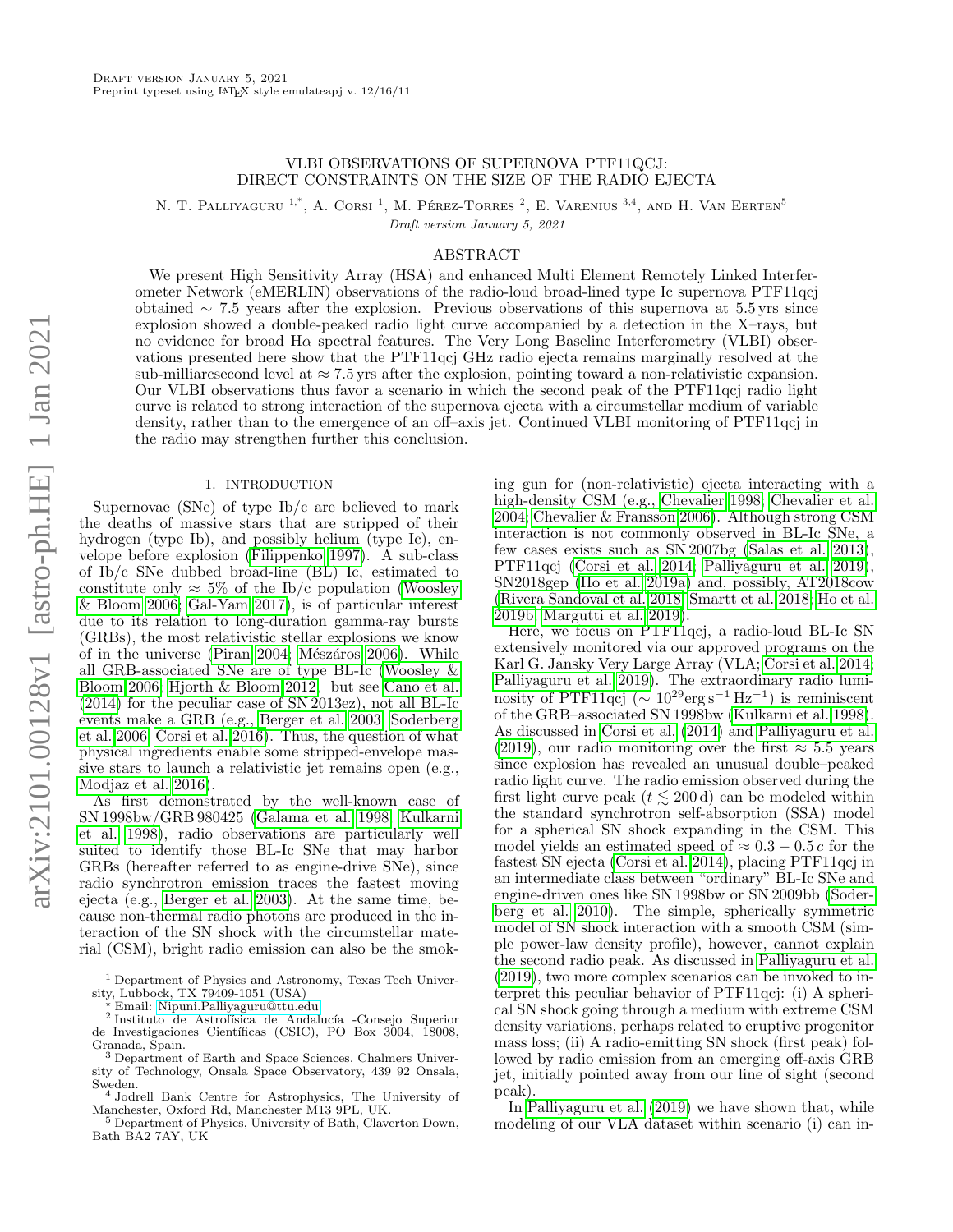deed explain the second radio peak, the presence of an off–axis jet (scenario (ii)) cannot be ruled out just based on light curve measurements. However, scenarios (i) and (ii) make rather different predictions for the angular size of the PTF11qcj ejecta at very late times. Motivated by these considerations, here we present Very Long Baseline Interferometry (VLBI) observations of PTF11qcj aimed at setting direct constraints on the size (angular diameter) of its radio ejecta. These observations ultimately provide a direct test for the presence of relativistic expansion, as expected in the case of an off-axis GRB jet.

Our paper is organized as follows. In Section [2,](#page-1-0) we present the HSA and eMERLIN observations of PTF11qcj. In Section [3,](#page-2-0) we discuss these observations within the light curve and radio ejecta size predictions of the two scenarios mentioned above. Finally, in Section [4](#page-6-4) we summarize our results and conclude.

### <span id="page-1-0"></span>2. OBSERVATIONS AND DATA REDUCTION

## 2.1. HSA observations

<span id="page-1-2"></span>We observed the field of PTF11qcj at 1.66 GHz (project code BP229A, PI: Palliyaguru) and 15.37 GHz (BP229B, PI: Palliyaguru) with the High Sensitivity Array (HSA) on 2018 December 08.37 UTC and 2019 April 28.97 UTC. The HSA included, in both bands, the Very Long Baseline Array (VLBA, USA) and the Effelsberg 100 m antenna (Germany). At 1.66 GHz, we also used the VLA for improved sensitivity. Both observations covered 128 MHz continuum bandwidth and were correlated at the National Radio Astronomy Observatory (NRAO) Array Operations Center (AOC) in Socorro (New Mexico, USA) with averaging times of 2 s and 1 s at 1.66 GHz and 15.37 GHz, respectively. In both observations, we correlated the target data at R.A.  $13^{\text{h}}13^{\text{m}}41.5100^{\text{s}}$ , Dec.  $+47^{\circ}17'57.600''$  (J2000; [Corsi et al. 2014\)](#page-7-13). In setting up our observations, we used standard phase referencing, where scans on target are interleaved with scans on a nearby compact complex gain calibrator with known position. At 1.66 GHz and 15.37 GHz, we used J1310+4653 and J1358+4737, respectively, as our complex gain calibrators. The VLBA observations were correlated using the NRAO's implementation of the DiFX software correlator [\(Deller et al. 2011\)](#page-7-21).

We performed all calibration and imaging procedures using the 31DEC19 release of the Astronomical Image Processing System (AIPS; [Greisen 2003\)](#page-7-22) and Parsel-Tongue [\(Kettenis et al. 2006\)](#page-7-23). PTF11qcj was clearly detected at both frequencies. At 1.66 GHz, in particular, given the relatively large separation between PTF11qcj and the complex gain calibrator J1358+4737 ( $\approx 7.6^{\circ}$ ) we used self-calibration to correct for the residual phase errors towards PTF11qcj and obtain a reliable flux density measurement. The final VLBI images are presented in Figure [1.](#page-1-1)

We fitted Gaussian intensity profiles to the target images to obtain the flux density and position of PTF11qcj at each frequency. Our results are summarized in Table [1.](#page-2-1) The reported flux density uncertainties are the quadrature sum of the instrumental calibration uncertainty plus the uncertainty of the Gaussian fit. At 15.37 GHz, we adopt an instrumental uncertainty of 15%. At 1.66 GHz, we use an uncertainty of 20% to also account for residual errors due to the large separation be-



<span id="page-1-1"></span>Fig. 1.— VLBI images of PTF11qcj at 1.66 GHz (top) and 15.37 GHz (bottom). Note the different scale on the axes.

tween the target and the complex gain calibrator.

To estimate the source size we fit Gaussian intensity distributions to the images. We find that the source appears marginally resolved along the major axis of our 15.37 GHz observations, while the minor axis is consistent with an unresolved source. The deconvolved major (minor) FWHM size of the fitted Gaussian model is  $300 \pm 71 \mu$ arcsec (76  $\pm$  76  $\mu$ arcsec), with position angle  $125 \pm 19'$  deg (see also Table [1\)](#page-2-1). This corresponds to a diameter of  $(5.2 \pm 1.2) \times 10^{17}$  cm  $((1.3 \pm 1.3) \times 10^{17})$ cm). Given the relatively weak radio emission from PTF11qcj, although this results gives us an estimate of the source size, we refrain from speculation about the non-symmetrical nature of this result. PTF11qcj radio ejecta is not resolved at 1.66 GHz.

### 2.2. eMERLIN observations

<span id="page-1-3"></span>We observed the field of PTF11qcj at 5.07 GHz and 1.51 GHz with all six eMERLIN antennas on 2019 August 01.55 UTC and 2019 August 29.47 UTC via our DDT project DD8011 (PI: Perez-Torres). We used J1310+4653 as our complex gain calibrator, 1 s integration time, and 512 MHz continuum bandwidth in both bands. We used the standard eMERLIN calibrators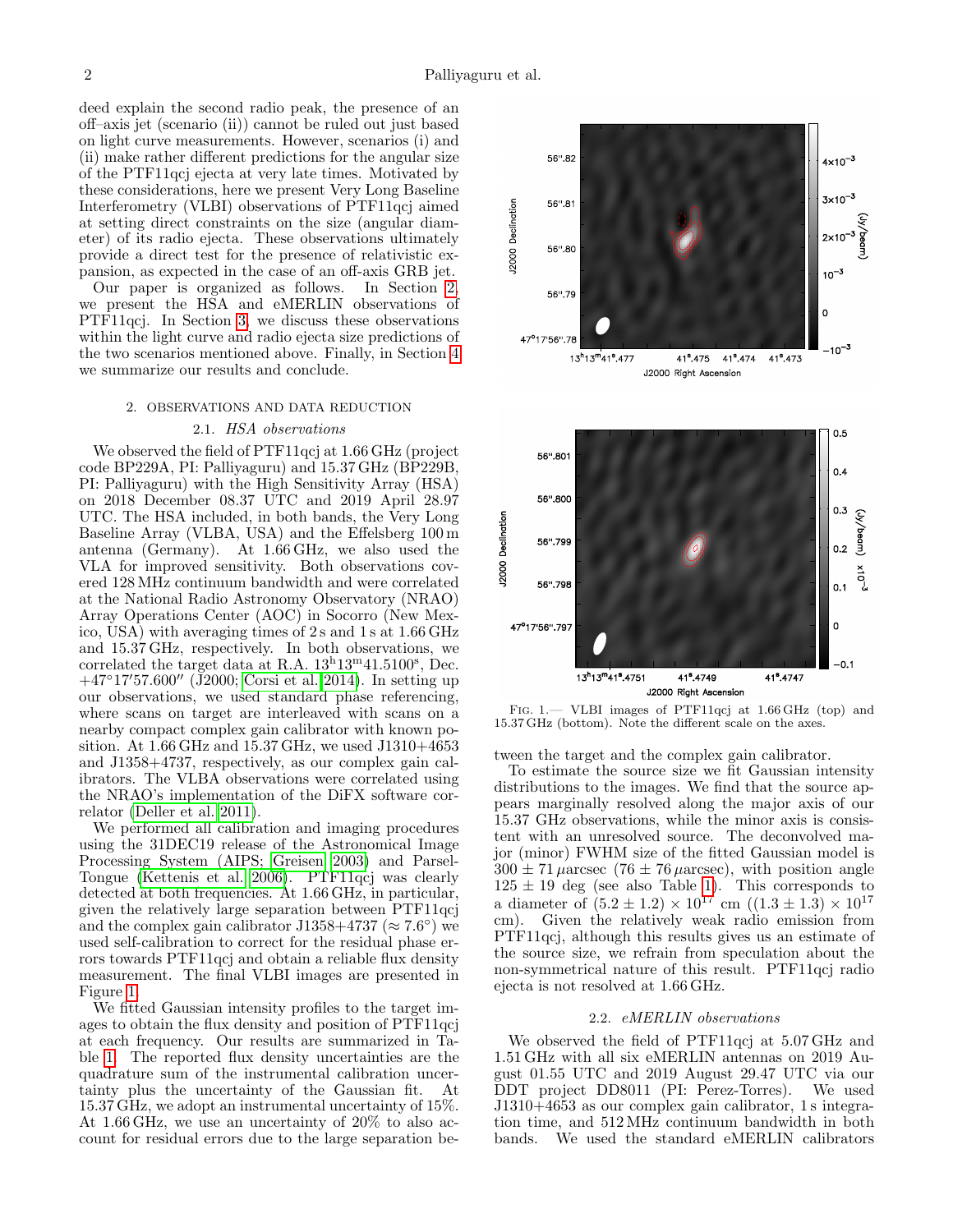<span id="page-2-1"></span>TABLE 1 HSA results for PTF11qcj (project codes BP229A and BP229B), see Section [2.1](#page-1-2) for discussion.

|                                            | $1.66$ GHz                             | 15.37 GHz                              |
|--------------------------------------------|----------------------------------------|----------------------------------------|
| Observing date (UT)                        | 2018-12-08                             | 2019-04-28                             |
| Project code                               | BP229A                                 | BP229B                                 |
| Observing time including calibrators (h)   | 8                                      | 8                                      |
| Image off-source RMS noise $(\mu Jy/beam)$ | 125                                    | 24                                     |
| CLEAN restoring beam $(mas)^2$             | $4.06 \times 2.66$                     | $0.54 \times 0.24$                     |
| CLEAN beam position angle (deg)            | $-29$                                  | $-21$                                  |
| Peak flux density $(mJy)$                  | $4.32 \pm 0.92$                        | $0.494 \pm 0.054$                      |
| Integrated flux density (mJy)              | $5.8 \pm 1.4$                          | $0.681 \pm 0.085$                      |
| Right Ascension [J2000]                    | $13^{\rm h}13^{\rm m}41.47512^{\rm s}$ | $13^{\rm h}13^{\rm m}41.47490^{\rm s}$ |
| Declination [J2000]                        | $+47^{\circ}17'56.8017''$              | $+47^{\circ}17'56.7988''$              |
| Deconvolved fitted major axis              |                                        | $300 \pm 71 \mu$ arcsec                |
| Deconvolved fitted minor axis              |                                        | $76 \pm 76 \mu$ arcsec                 |
| Deconvolved fitted Pos. ang.               |                                        | $125 \pm 19^{\circ}$                   |

<span id="page-2-2"></span>TABLE 2 eMERLIN results for PTF11qcj (project code DD8011), see Section [2.2](#page-1-3) for discussion.

|                                            | $1.5\text{ GHz}$                      | $5.07$ GHz                            |
|--------------------------------------------|---------------------------------------|---------------------------------------|
| Observing date $(UT)$                      | 2019-08-29                            | 2019-08-01                            |
| Project code                               | DD8011                                | DD8011                                |
| Observing time including calibrators (h)   | 6                                     | 5                                     |
| Image off-source RMS noise $(\mu Jy/beam)$ | 42                                    | 37                                    |
| CLEAN beam $(mas^2)$                       | $59 \times 19$                        | $622\times78$                         |
| CLEAN beam position angle (deg)            | 40                                    | 42                                    |
| Peak flux density $(mJy)$                  | $5.82 \pm 0.87$                       | $4.15 \pm 0.62$                       |
| Integrated flux density (mJy)              | $5.78 \pm 0.87$                       | $4.45 \pm 0.67$                       |
| Right Ascension [J2000]                    | $13^{\rm h}13^{\rm m}41.4745^{\rm s}$ | $13^{\rm h}13^{\rm m}41.4746^{\rm s}$ |
| Declination [J2000]                        | $+47^{\circ}17'56.795''$              | $+47^{\circ}17'56.800''$              |

3C286 and OQ208 for flux density calibration and bandpass calibration, respectively.

We calibrated and edited the correlated data using the eMERLIN CASA pipeline version 1.1.11 [\(Moldon 2018\)](#page-7-24). We applied self-calibration in both bands to correct for significant residual phase errors and minor amplitude errors. We used WSClean [\(Offringa et al. 2014\)](#page-7-25) to deconvolve the calibrated data and produce the final images. PTF11qcj is clearly detected in both bands.

We report in Table [2](#page-2-2) the peak and total flux densities, along with the position of PTF11qcj, at each frequency, calculated by fitting Gaussian intensity profiles to the images. The quoted flux density uncertainties correspond to the sum in quadrature of the systematic, i.e., instrumental uncertainty (15%) and the image off-source RMS noise.

# 3. MODELING

<span id="page-2-0"></span>The complete radio light curves of PTF11qcj are shown in Figure [2.](#page-3-0) These include the latest flux measurements (integrated fluxes from Tables [1](#page-2-1) and [2\)](#page-2-2) along with data published in [Corsi et al.](#page-7-7) [\(2016\)](#page-7-7) and [Palliyaguru et al.](#page-7-14) [\(2019\)](#page-7-14). Hereafter, we discuss the possible interpretation of these light curves within the the standard synchrotron self-absorption (SSA) scenario for radio SNe (see [Soder](#page-7-26)[berg et al. 2005,](#page-7-26) and references therein). We also consider an alternative interpretation within an SSA (first radio light curve peak) plus off-axis GRB (second radio light curve peak) scenario. Finally, we discuss the direct size constraints obtained via our VLBI observations in the context of both these scenarios.

## <span id="page-2-3"></span>3.1. Light curves within the SSA scenario

Similarly to what done in [Corsi et al.](#page-7-7) [\(2016\)](#page-7-7) and [Pal](#page-7-14)[liyaguru et al.](#page-7-14) [\(2019\)](#page-7-14), we can model the radio emission of PTF11qcj in the SSA scenario [\(Soderberg et al. 2005\)](#page-7-26). As described in [Soderberg et al.](#page-7-26) [\(2005\)](#page-7-26), the temporal evolution of the shock radius, r, minimum Lorentz factor,  $\gamma_m$ , and magnetic field, B, are parameterized as:

$$
r = r_0 \left(\frac{t - t_e}{t_0}\right)^{\alpha_r},\tag{1}
$$

$$
B = B_0 \left(\frac{t - t_e}{t_0}\right)^{\alpha_B},\tag{2}
$$

$$
\gamma_m = \gamma_{m,0} \left( \frac{t - t_e}{t_0} \right)^{\alpha_\gamma},\tag{3}
$$

with  $\alpha_r$ ,  $\alpha_B$  and  $\alpha_\gamma$  the temporal indices of the three quantities respectively,  $t_e$  the explosion time, and  $t_0$  an arbitrary reference epoch since explosion, here set to 10 d. Within the standard assumptions, one has (see Equations (9)-(10) in [Soderberg et al. 2005\)](#page-7-26):

$$
\alpha_{\gamma} = 2(\alpha_r - 1),\tag{4}
$$

$$
\alpha_B = \frac{(2-s)}{2}\alpha_r - 1.
$$
\n(5)

Here, s describes the density profile of the shocked CSM where the density of the radiating electrons within the shocked CSM is given by [\(Chevalier 1982\)](#page-6-5)

$$
n_e = n_{e,0} \left( \frac{t - t_e}{t_0} \right)^{\alpha_{n_{e,0}}} \propto r^{-s}.
$$
 (6)

The above relations follow from assuming that the energy density of shocked particles (protons and electrons) and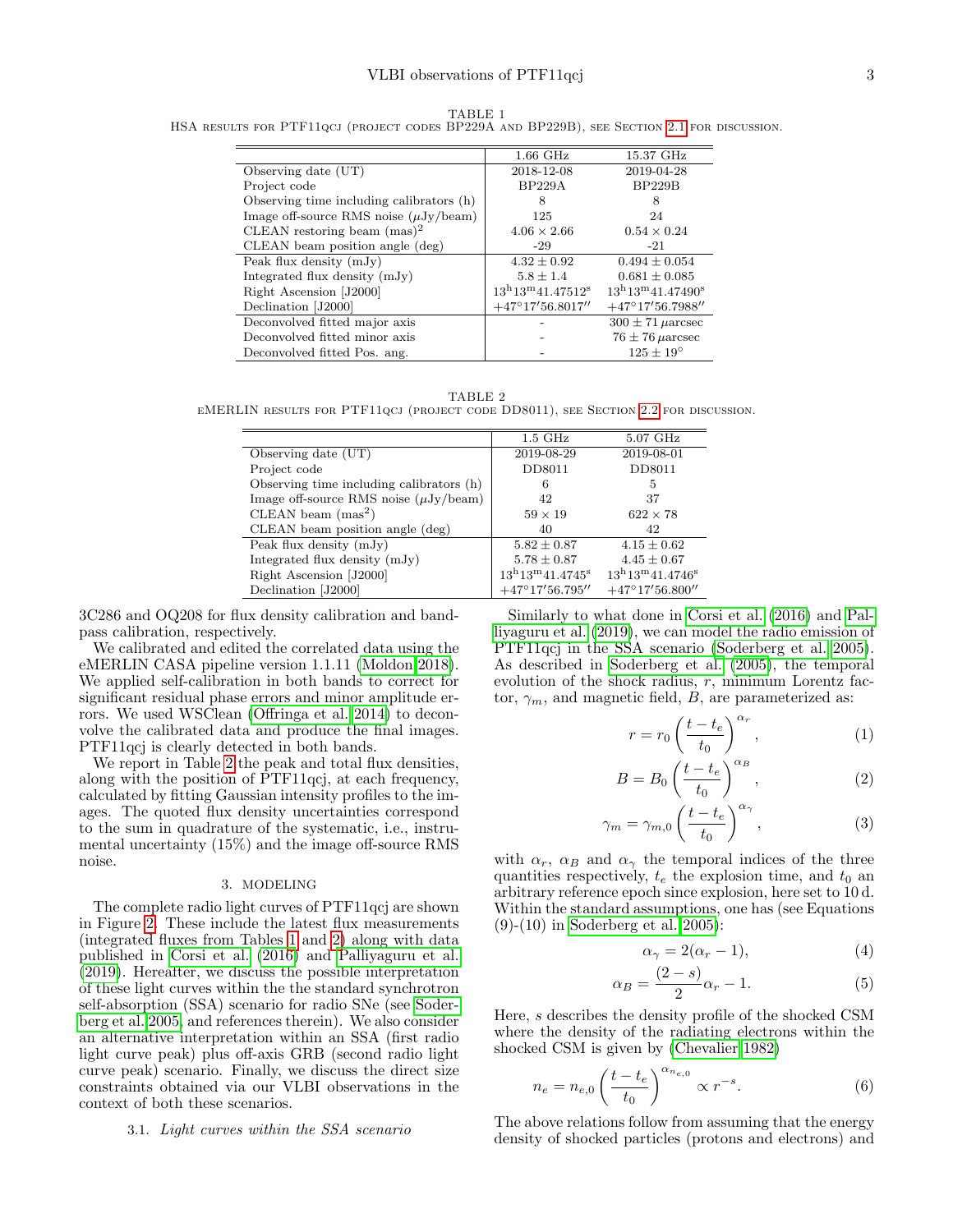

<span id="page-3-0"></span>FIG. 2.— Radio light curves of PTF11qcj obtained with the VLA, HSA and eMERLIN at six different frequencies. The latest HSA and eMERLIN data are shown by triangles. The first radio peak is modeled within a standard SSA model as described in [Corsi et al.](#page-7-13) [\(2014\)](#page-7-13) (Model 0 in Table [3;](#page-3-1) solid curves). The re-brightening phase is modeled in two different scenarios: (i) within the standard SSA model (dotted curves; Model 3 in Table [3\)](#page-3-1) and (ii) within an off-axis afterglow model (long–dashed, blue curves; see Section [3.2\)](#page-5-0). The sum of the best fit CSM model in the first peak and off-axis jet emission from the second peak is also shown (dot–dashed curve). The dash-dot-dot-dotted line in the bottom right panel shows the effects of synchrotron cooling within the SSA scenario as discussed in Section [3.1.](#page-2-3) The measurement of the shock size from HSA data rules out the off–axis jet scenario.

<span id="page-3-1"></span>

| Parameter                                      | Model 0              | Model 1                      | Model 2                      | Model 3                                                                                                                                                                                               |  |
|------------------------------------------------|----------------------|------------------------------|------------------------------|-------------------------------------------------------------------------------------------------------------------------------------------------------------------------------------------------------|--|
| $r_0$ (cm)                                     | $1.1 \times 10^{16}$ | $1.1 \times 10^{16}$ (fixed) | $1.1 \times 10^{16}$ (fixed) |                                                                                                                                                                                                       |  |
| ξ                                              | 0.23                 | 0.19                         | 0.19                         | $1.1 \times 10^{16}$ (fixed)<br>0.34<br>0.61<br>$55842$ (fixed)<br>$0.0$ (fixed)<br>1.35<br>$3.0$ (fixed)<br>$-0.39$<br>28.1<br>$-0.8$<br>$1.6 \times 10^3$<br>0.0<br>$6.4 \times 10^{-6}$<br>$1.2\,$ |  |
| $\alpha_r$                                     | 0.79                 | $0.79$ (fixed)               | $0.79$ (fixed)               |                                                                                                                                                                                                       |  |
| $t_e$                                          | $55842$ (fixed)      | $55842$ (fixed)              | $55842$ (fixed)              |                                                                                                                                                                                                       |  |
| $\boldsymbol{s}$                               | $2.0$ (fixed)        | 1.4                          | $1.1\,$                      |                                                                                                                                                                                                       |  |
| $B_0$ (G)                                      | 6.7                  | 5.8                          | 3.2                          |                                                                                                                                                                                                       |  |
| $p_{\parallel}$                                | $3.0$ (fixed)        | $3.0$ (fixed)                | $3.0$ (fixed)                |                                                                                                                                                                                                       |  |
| $\alpha_B$                                     | $-1.0$               | $-0.76$                      | $-0.64$                      |                                                                                                                                                                                                       |  |
| $\gamma_{m,0}$                                 | 7.3                  | 7.8                          | 10.5                         |                                                                                                                                                                                                       |  |
| $\alpha_{\gamma}$                              | $-0.4$               | $-0.4$                       | $-0.4$                       |                                                                                                                                                                                                       |  |
| $n_{e,0}$ (cm <sup>-3</sup> )                  | $1.5 \times 10^5$    | $1.0 \times 10^{5}$          | $2.4 \times 10^{4}$          |                                                                                                                                                                                                       |  |
| $\alpha_{n_e}$                                 | $-1.6$               | $-1.1$                       | $1 - 0.88$                   |                                                                                                                                                                                                       |  |
| $\dot{M}_0\,(\rm M_\odot\,yr^{-1})$            | $1.2 \times 10^{-4}$ | $8.4 \times 10^{-5}$         | $1.9 \times 10^{-5}$         |                                                                                                                                                                                                       |  |
|                                                | 0.0                  | 0.48                         | 0.71                         |                                                                                                                                                                                                       |  |
| $\frac{\alpha_{\dot{M}}}{\chi^2/\textrm{dof}}$ | 1793/90              | 1288/39                      | 602/38                       | 211/38                                                                                                                                                                                                |  |

TABLE 3 BEST FIT PARAMETERS FOR THE STANDARD SSA MODEL DESCRIBED IN SECTION [3.1.](#page-2-3)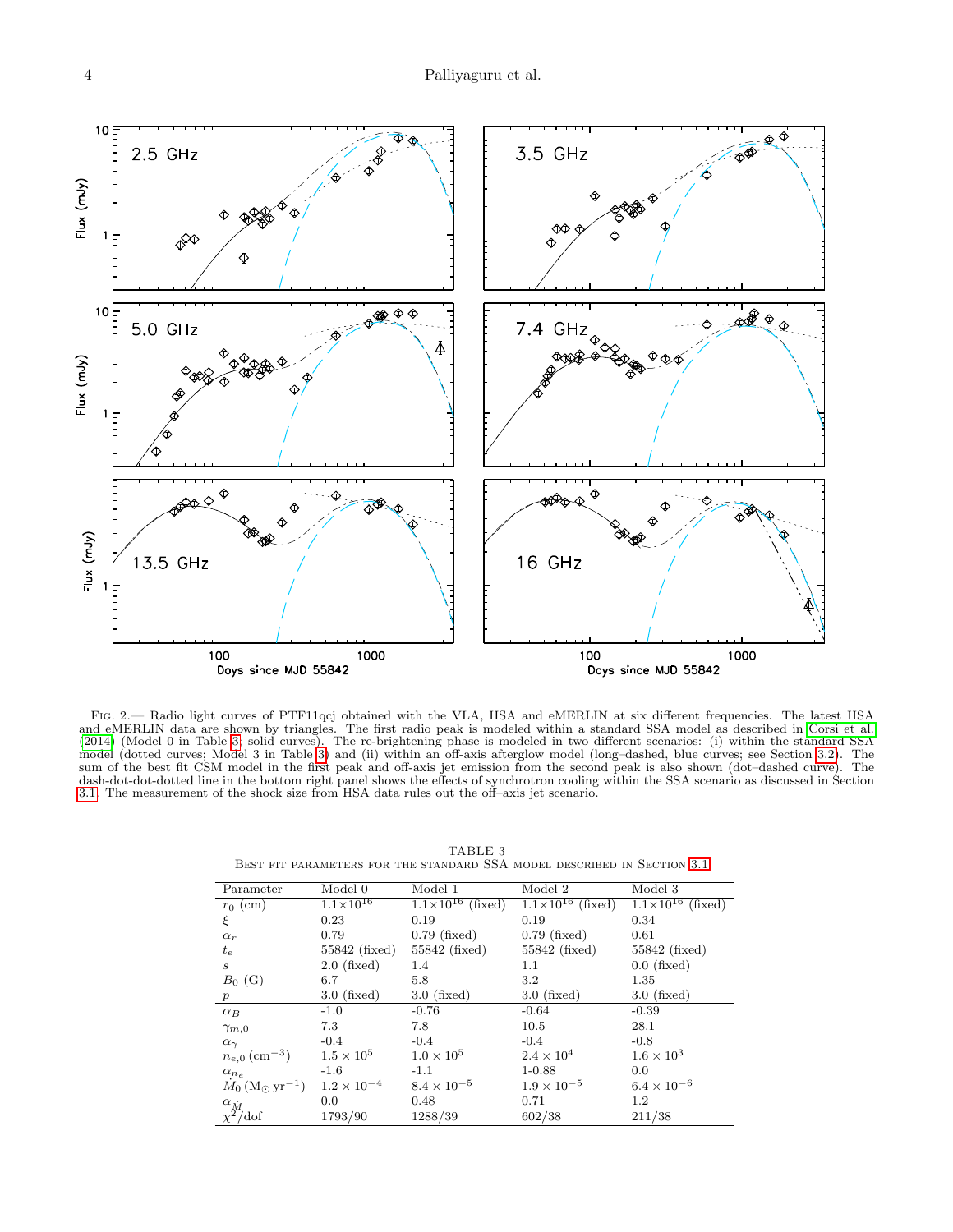amplified magnetic fields are a constant fraction ( $\epsilon_e$ ) $\approx$  $\epsilon_B \approx 0.33$  under the hypothesis of equipartition) of the post-shock energy density  $U \propto n_e v^2$ , where:

$$
v = v_0 \left(\frac{t - t_e}{t_0}\right)^{\alpha_r - 1},\tag{7}
$$

is the shock speed. The density of electrons in the shocked CSM is related to the progenitor mass-loss rate via the relation (see Equation (13) in [Soderberg et al.](#page-7-26) [2005\)](#page-7-26):

$$
\dot{M} = \frac{8\pi}{\eta} n_{e,0} m_p r_0^2 v_w \left(\frac{t - t_e}{t_0}\right)^{\alpha_r (2 - s)} = \dot{M}_0 \left(\frac{t - t_e}{t_0}\right)^{\alpha_{\dot{M}}},\tag{8}
$$

where we have assumed a nucleon-to-proton ratio of 2,  $v_w \sim 1000 \,\mathrm{km/s}$  is the velocity of the stellar wind, and where  $\eta$  (typically in the range  $\eta \sim 2 - 10$ ) characterizes the thickness of the radiating electron shell as  $r/\eta$ .

In the GHz radio band, the observing frequencies  $\nu$  are typically such that  $\nu_m \ll \nu$ , where (see Equation (A6) in [Soderberg et al. 2005\)](#page-7-26):

$$
\nu_m = \gamma_m^2 \left(\frac{eB}{2\pi m_e c}\right) \tag{9}
$$

is the characteristic synchrotron frequency of electrons with Lorentz factor  $\gamma_m$ . In the above Equation,  $m_e$  is the electron mass, and  $c$  is the speed of light. In this frequency range, assuming the synchrotron cooling frequency is higher than the observing frequency, and neglecting synchrotron cooling effects, the SSA emission from the shocked electrons reads:

$$
f_{\nu}(t) = \mathcal{F}\left(\frac{t - t_e}{t_0}\right)^{(4\alpha_r - \alpha_B)/2} (1 - e^{-\tau_{\nu}^{\xi}(t)})^{1/\xi} \nu^{5/2}, (10)
$$

where  $\mathcal F$  is a normalization constant that depends on the parameters  $(r_0, B_0, p)$  with p the power-law index of the electron energy distribution (see Equations  $(A11)<sup>7</sup>$  $(A11)<sup>7</sup>$  $(A11)<sup>7</sup>$  and (A13) in [Soderberg et al. 2005\)](#page-7-26), and where the optical depth  $\tau$  is given by (see Equations (20) and (A14) in [Chevalier & Fransson 2003;](#page-6-6) [Soderberg et al. 2005,](#page-7-26) respectively):

$$
\tau(t) = \mathcal{T}\left(\frac{t - t_e}{t_0}\right)^{(p-2)\alpha_\gamma + (3+p/2)\alpha_B + \alpha_r} \nu^{-(p+4)/2}, (11)
$$

with  $\mathcal T$  a normalization constant that depends on the parameters  $(r_0, B_0, p, \gamma_{m,0}, \eta)$ . We note that for  $\nu_m << \nu$ , the value of  $\gamma_{m,0}$  is left largely unconstrained by the observations, and thus typically fixed so that  $\nu_{m,0} \sim 1 \text{ GHz}.$ In addition, the thickness of the shell is typically set to a value  $\eta > 1$  [\(Li & Chevalier 1999\)](#page-7-27). Thus, for a given choice of  $\eta$  and  $\nu_m$ , the SSA model is a function of the parameters  $(r_0, \xi, \alpha_r, t_e, s, B_0, p)$ .

Within the SSA scenario, and with the data collected here, we can further test the hypothesis first presented in [Palliyaguru et al.](#page-7-14) [\(2019\)](#page-7-14) that the double-peaked radio light curve of PTF11qcj is due to strong interaction with

CSM of variable density. Our results are shown in Figure [2,](#page-3-0) and are reported in Table [3.](#page-3-1) Model 0 in Table [3](#page-3-1) is the best fit SSA model for the first peak ( $t \le 215$  days since explosion) as reported in [Corsi et al.](#page-7-7) [\(2016\)](#page-7-7). The last is obtained by setting  $t_e = 55842$ ,  $p = 3$  (as typically expected for Type Ib/c SNe; see [Chevalier & Fransson](#page-6-3) [2006\)](#page-6-3),  $\eta = 10$ ,  $\nu_{m,0} = 1$  GHz, and varying  $r_0$ ,  $\xi$ ,  $\alpha_r$ ,  $s$ , and  $B_0$ . Model 0 is also plotted in Figure [2](#page-3-0) (solid line). Model 1 is a fit to the second radio peak ( $t \gtrsim 587$  days since explosion) where we keep  $r_0$  and  $\alpha_r$  fixed to their best fit values for the first peak so as to ensure a smooth radial evolution between the first and second radio light curve peaks, and allow  $\xi$ , s, and  $B_0$  to vary. This fit is similar to the one reported in [Palliyaguru et al.](#page-7-14) [\(2019\)](#page-7-14) but updated to include the eMERLIN and HSA data presented here.

Compared to [Palliyaguru et al.](#page-7-14) [\(2019\)](#page-7-14), the reduced  $\chi^2$ for Model 1 is substantially higher, indicating a worsening of the goodness of fit. Model 2 is a fit with a model identical to Model 1 but where the 15 GHz HSA data has been excluded. The improved  $\chi^2$  value for Model 2 compared to Model 1 indicates a significant discrepancy between data and model at the highest radio frequencies, suggesting a steepening in the highest frequency light curve which may be caused by the passage of the cooling frequency in band. Indeed, the effects of synchrotron cooling may become important at the late timescales considered here. Within the SSA scenario, the synchrotron cooling frequency can be written as (see Equation (A16) in [Soderberg et al. 2005\)](#page-7-26):

$$
\nu_c = \frac{18\pi \, m_e \, c \, e}{(t - t_e)^2 \sigma_T^2 \, B^3},\tag{12}
$$

where  $\sigma_T$  is the Thomson cross-section and e is the electron charge [\(Rybicki & Lightman 1986;](#page-7-28) [Soderberg et al.](#page-7-26) [2005\)](#page-7-26). For  $\nu > \nu_c$ , the flux density becomes [\(Soderberg](#page-7-26) [et al. 2005\)](#page-7-26):

$$
f_{\nu}(t) \propto \nu^{-p/2} t^{(6\alpha_r + (8-5p)\alpha_B + 2(p-2)\alpha_\gamma - 4p + 2)/2}
$$
. (13)

Model 1 in Table [3](#page-3-1) predicts  $\nu_c \approx 50 \text{ GHz at } t - t_e \approx$ 7.5 yrs, which is above the highest frequency of our observations, resulting in large residuals with the HSA data point. Thus, in Table [3](#page-3-1) we also report the results of a fit where we set  $t_e = 55842$ ,  $p = 3$ ,  $s = 0$ ,  $\eta = 2$ ,  $\nu_{m,0} = 3 \text{ GHz}, r_0 = 1.1 \times 10^{16} \text{ cm}, \text{ but allow } \alpha_r, B_0,$ and  $\xi$  to vary (Model 3). As shown in Figure [3,](#page-5-1) with this choice the cooling frequency falls below 16 GHz at  $t - t_e \approx 1345 d \approx 3.6 \text{ yrs}$  since explosion), thus causing a steeping of the light curve at this frequency. In Figure [2](#page-3-0) we plot Model 3 with dotted lines, and the expected steeping  $(f_{\nu}(t) \propto t^{-2.6}$  according to Equation (13)) of the 16 GHz light curve due to synchrotron cooling with a dash-dot-dot-dotted line. Model 3 substantially improves the goodness of fit for the second radio peak compared to Models 1 and 2.

In summary, while the SSA fits described in this Section have large limitations due to the simplifications that characterize the SSA model, overall they are indicative of the fact that (i) a non-constant CSM profile is needed to explain the PTF11qcj radio light curves, and (ii) synchrotron cooling may be playing a role at late times. We also note that in Model 3 a flat  $(s = 0)$  radial profile of the environment (ISM-like) is favored (see [Chevalier](#page-6-5)

<span id="page-4-0"></span><sup>7</sup> The functions defined in (A11) are not time–dependent and therefore included in the normalization constant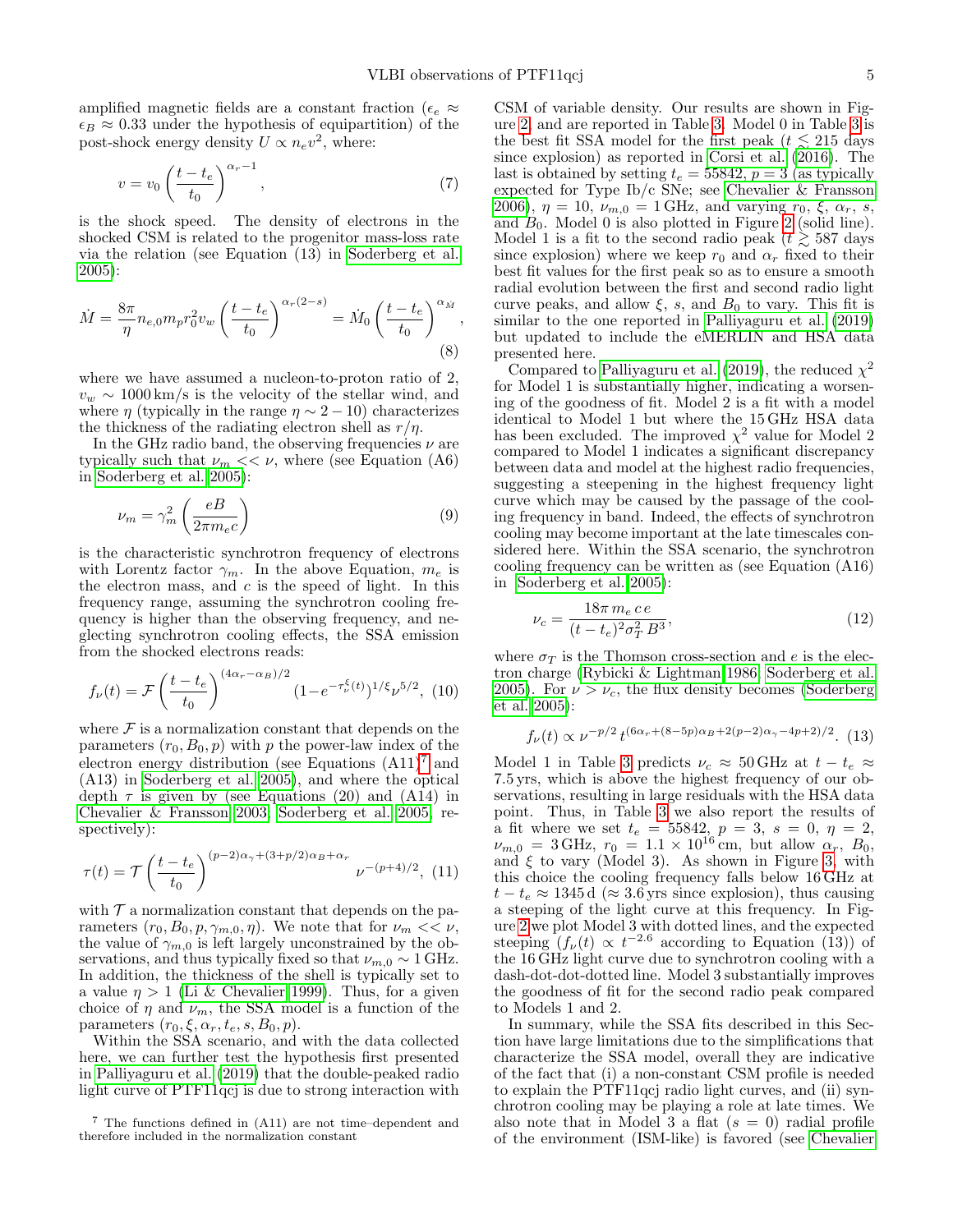

<span id="page-5-1"></span>Fig. 3.— Cooling frequency vs time during phase 2. The horizontal dotted lines mark the observation frequencies of 2.5 GHz, 13.5 GHz and 16 GHz. For  $\alpha_r = 0.61$ ,  $\nu_{m,0} = 3$  GHz and  $\eta = 2$  (Model 3),  $\nu_c$  (solid line) crosses 16 GHz at  $\sim$  1345 days since explosion.



<span id="page-5-2"></span>Fig. 4.— Radius vs time during phases 1 and 2. During phase 2, the radial evolution is modeled using Model 3 in table [3.](#page-3-1) The date of the 16 GHz VLBI data is marked by the vertical dashed line. Our modeling does not include the time while encountering the CSM discontinuity and shows that the shock has decelerated during phase 2.

[1982,](#page-6-5) for a discussion of the  $s = 0$  case). Finally, as shown in Figure [4,](#page-5-2) the combined radial evolution of the shock as implied by Model 0 for the first peak of the PTF11qcj light curves and by Model 3 for the second peak, implies that the shock has decelerated while encountering the CSM discontinuity. A similar case is of SN2014C, where VLBI observations revealed that the SN has substantially decelerated at late times after encountering a higher density shell [\(Bietenholz et al. 2020\)](#page-6-7).

## 3.2. SSA plus off-axis GRB scenario

<span id="page-5-0"></span>Similarly to what done in [Palliyaguru et al.](#page-7-14) [\(2019\)](#page-7-14), we also use numerical simulations for off-axis GRB jets by [van Eerten et al.](#page-7-29) [\(2012\)](#page-7-29) to model the second peak of PTF11qcj light curve within a constant density environment, considering the new HSA and eMERLIN data points. Within this scenario, the first radio peak is the radio emission from the SN ejecta while the second radio peak is due to the delayed emission from an initially off-axis jets that enters our line of sight after spreading and decelerating. These two-dimensional hydrodynamic simulations of the GRB jets take into account the Blandford-Mckee solution [\(Blandford & McKee 1976\)](#page-6-8) in the relativistic regime, the Sedov-von Neumann–Taylor (SNT) solution [\(Taylor 1950\)](#page-7-30) in the late non-relativistic regime, and a transition in between regimes [\(Zhang &](#page-7-31) [MacFadyen 2009\)](#page-7-31).

In Table [4](#page-6-9) we report the best fit results for the isotropic equivalent kinetic energy of the explosion  $E_{\text{iso}}$ , the jet half-opening angle,  $\theta_0$ , ISM density  $n_{\text{ISM}}$ , and the observer angle,  $\theta_{\rm obs}$ , when the latest four data points from HSA and eMERLIN, as well as the Chandra X-ray data point reported in [Palliyaguru et al.](#page-7-14) [\(2019\)](#page-7-14), are added to the fit. These fits also assume equipartition of energy between particles and magnetic fields such that  $\epsilon_e = \epsilon_B = 0.33$ . We set the electron energy index,  $p = 2.5$ , which is typical for GRB afterglows, as expected from theoretical considerations [\(Kirk et al. 2000;](#page-7-32) [Achter](#page-6-10)[berg et al. 2001\)](#page-6-10). The best fit off-axis jet light curves are shown in Figure [2](#page-3-0) (light blue, long-dashed lines).

# 3.3. Size constraints: CSM-interacting vs off-axis GRB scenario

Within the SSA scenario, Models 0, 1, and 2 described in Section [3.1](#page-2-3) all imply a shock radius around the time of the 16 GHz HSA observation (2759 days post explosion) of  $r \sim 10^{18}$  cm. This in turn corresponds to an angular diameter of  $\sim$  1 mas at the redshift  $z = 0.028$ of PTF11qcj, larger than the size constraints set by our HSA observations (see Table 1). On the other hand, Model 3 gives  $r \approx 3 \times 10^{17}$  cm at 2759 days post explosion (see Figure 4), which corresponds to an angular diameter of  $\approx 0.4$  mas, compatible with the HSA observations reported in Table 1. We note however that within the SSA model, which assumes spherical symmetry, we are not able to model any potential asymmetry in the shock geometry.

Within the off-axis GRB scenario for the second radio peak, the ejecta will no longer produce a symmetric image on the sky. Instead, the resolved image will highlight the front edge of the jet heading to the observer, producing an elongated and curved shape. For model 1 in Table [4,](#page-6-9) this curved front will have traveled  $R_{\perp, travel} = 3.0 \times 10^{19}$  cm in projected distance from the origin of the explosion. The projected width of the image is  $R_{\perp,w} = 1.4 \times 10^{19}$  cm, and its projected height  $R_{\perp,h} = 2.5 \times 10^{18}$  cm. These correspond to a projected angular distance from the origin of the explosion of 35 mas, a projected angular width of 8 mas, and a projected angular height of 14 mas. Thus, if the second radio light curve peak of PTF11qcj was due to an off-axis GRB, we should have resolved a much larger image in our HSA observations.

We note that while the off–axis GRB model considered here assumes a top-hat jet, a structured jet such as the one considered in [Nakar & Piran](#page-7-33) [\(2017\)](#page-7-33) would imply sizes that can be bracketed by the the two extreme cases of a spherically symmetric blast wave, and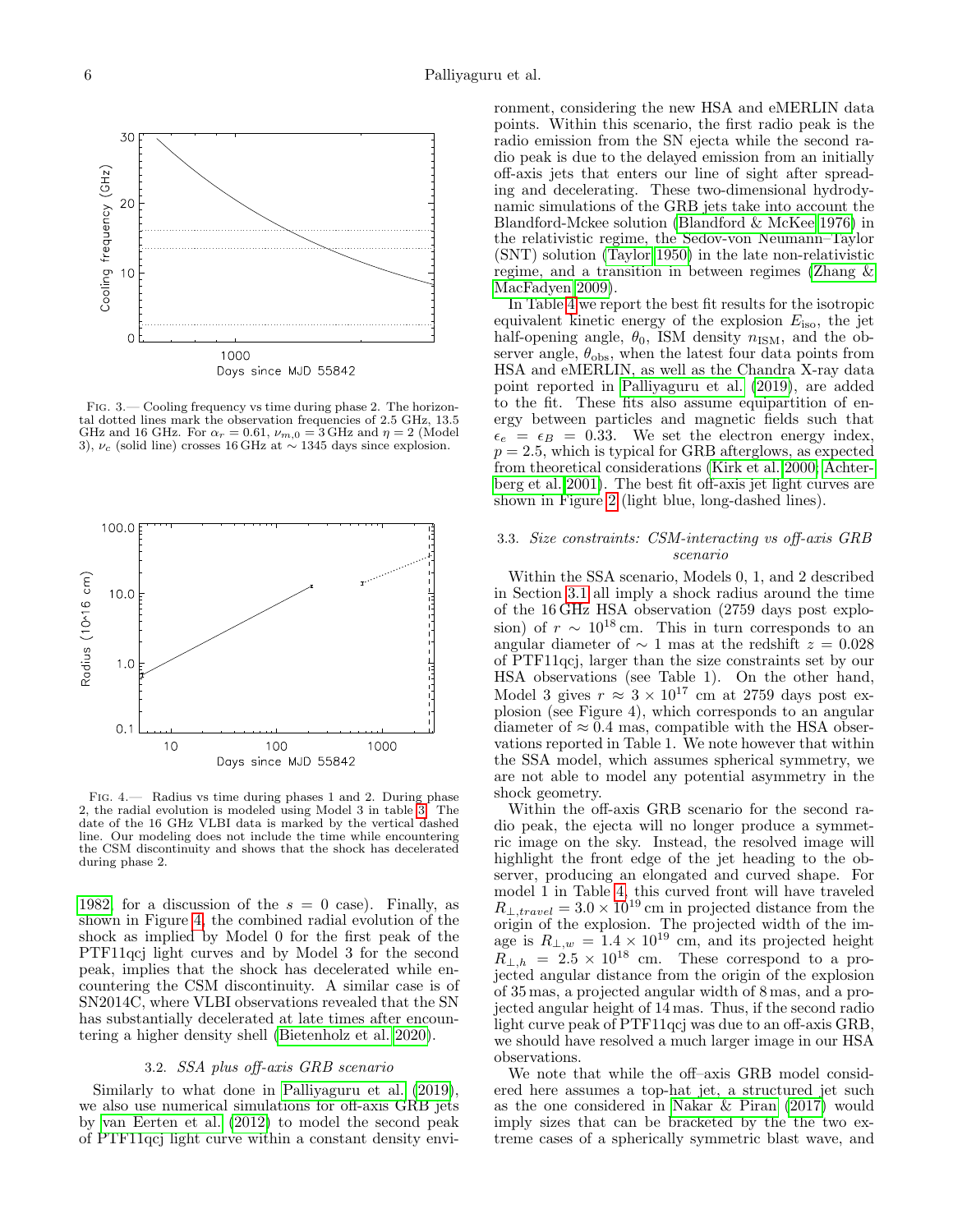TABLE 4

<span id="page-6-9"></span>BEST FIT RESULTS IN THE OFF-AXIS GRB SCENARIO. THE RADIUS  $(R_{\perp})$  and the corresponding angular diameter from modeling, AND THE EXPECTED RADIUS FROM EQUATION [\(15\)](#page-6-11)  $(R_{\perp,exp})$  and the corresponding angular diameter are also listed.

| Model | $E_{\rm ISO}$ |                |              | $v_{\rm obs}$ | $\sim$ |                                        |                          | angular<br>size | $\perp$ .exp<br>. . | angular size<br>expected |
|-------|---------------|----------------|--------------|---------------|--------|----------------------------------------|--------------------------|-----------------|---------------------|--------------------------|
|       | 'erg,         | $\rm (cm^{-3}$ | rad          | rad           |        |                                        | (cm                      | mas)            | $\rm cm$            | mas)                     |
| Model | ഥാ<br>$\sim$  | $10-x$         | $_{\rm 0.2}$ | U.4           | 2.5    | 1285<br>$\mathbf{p}$<br>$\sim$<br>∴~ວ⊥ | -1019<br>$\Omega$<br>ں ر | 35              | 101<br>◡            | $ -$<br>-55              |

a non-spreading relativistic cone. Indeed, for a spherically symmetric Sedov-Taylor blast wave, the analytical expression for the shock radius at a late–time  $t$  is given by [\(van Eerten 2018\)](#page-7-34):

$$
R = C_R(k) \left(\frac{E_j}{10^{51} \text{erg}}\right)^{\frac{1}{5-k}} \left(\frac{\rho_{ref}}{m_p}\right)^{\frac{-1}{5-k}} \times \left(\frac{R_{ref}}{c \times 10^6}\right)^{\frac{-k}{5-k}} \left(\frac{t}{10^8}\right)^{\frac{2}{5-k}}
$$
(14)

where  $C_R(k) = 1.5$  parsec for the power law index of the CSM density profile  $k = 1.4$  (Model 1, Table [3\)](#page-3-1),  $E_j$  is the total energy in the ejecta,  $\rho_{ref}$  and  $R_{ref}$  are the circumburst medium density and radius at a reference time (which we set to 10 days), respectively [\(van Eerten 2018\)](#page-7-34). For the best fit parameters of Model 1 in Table [3,](#page-3-1) we find the expected radius would be  $8.9 \times 10^{17}$ cm (1 mas), larger than our HSA constraint.

For a relativistic jet expanding into the ISM, the apparent radius at time  $t$  may be calculated using the analytical expression [\(Oren et al. 2004\)](#page-7-35):

$$
R_{\perp,exp} = 5 \times 10^{16} \left(\frac{E_{51}}{n}\right)^{1/6} T_j^{-1/8} t^{5/8},\tag{15}
$$

where  $T_j = (E_{51}/n)^{1/3} (\theta_0/0.1)^2 (1+z)$  is the jet break time,  $\theta_0$  is the jet half opening angle, n is the ISM number density [\(Oren et al. 2004\)](#page-7-35). For the best fit parameters of  $E_{\text{iso}}$ ,  $\theta_0$ ,  $n_{\text{ISM}}$  listed in Table [4,](#page-6-9) the expected radius at 2759 days post explosion is  $4.8 \times 10^{19}$  cm. This corresponds to an angular size of ∼ 55 mas at the redshift  $z = 0.028$  of PTF11qcj, much larger than our HSA constraint.

Based on these results, the off-axis hypothesis for the origin of the second radio peak of the PTF11qcj light curves is disfavored.

#### 4. SUMMARY AND CONCLUSION

<span id="page-6-4"></span>We have presented HSA and eMERLIN observations of PTF11qcj obtained ∼7.5 yrs post explosion. The source is marginally resolved in the HSA data at 15 GHz, indicating a diameter of  $(300 \pm 71)$   $\mu$ as. This corresponds to an average expansion velocity of  $\approx 0.036 \pm 0.008 c$ .

Modeling of the light curves within an SSA scenario requires the interaction of the shock with a non-smooth CSM whose radial profile changes from a stellar wind profile  $(n_e \propto r^{-2})$  to a constant density medium. This variable CSM profile also affects the temporal evolution of the shock radius. We also find that synchrotron cooling may be playing a role at the highest radio frequencies. Within this SSA model with variable CSM, the derived size of the shock at the time of our HSA observations can be reconciled with our measurements. Our results are thus consistent with the CSM interaction model (considering that such model is highly simplified). The size constraints derived from our HSA observations also seem to disfavor an off-axis relativistic jet scenario for the radio re-brightening of PTF11qcj.

In conclusion, the VLBI observations reported in this paper favor the original interpretation of PTF11qcj as a strongly CSM-interacting radio SN (see [Corsi et al.](#page-7-13) [2014;](#page-7-13) [Palliyaguru et al. 2019\)](#page-7-14). However, our conclusions are limited by the simplifications inherent in the spherically symmetric SSA model adopted here. We encourage more detailed theoretical modeling aimed at interpreting PTF11qcj complex radio light curve and available VLBI data.

<span id="page-6-11"></span>A.C. acknowledges support from the National Science Foundation CAREER Award #1455090, and from the Chandra GO Award #GO7-18065X. N.T.P acknowledges support from NSF NANOGrav Physics Frontier Center (NSF Grant No. PFC-1430284) and start-up funds to J.D. Romano from TTU. M.P.-T. acknowledges financial support from the State Agency for Research of the Spanish Ministry of Science, University, and Education (MCIU) through the "Center of Excellence Severo Ochoa" award for the Instituto de Astrofísica de Andalucía (SEV-2017-0709) and through grants AYA2015-63939-C2-1-P and PGC2018-098915-B-C21. The National Radio Astronomy Observatory is a facility of the National Science Foundation operated under cooperative agreement by Associated Universities, Inc. e-MERLIN is a National Facility operated by the University of Manchester at Jodrell Bank Observatory on behalf of STFC. This work made use of the Swinburne University of Technology software correlator, developed as part of the Australian Major National Research Facilities Programme and operated under licence.

#### REFERENCES

- <span id="page-6-10"></span>Achterberg, A., Gallant, Y. A., Kirk, J. G., & Guthmann, A. W. 2001, MNRAS, 328, 393
- <span id="page-6-1"></span>Berger, E., Kulkarni, S. R., Frail, D. A., & Soderberg, A. M. 2003, ApJ, 599, 408
- <span id="page-6-7"></span>Bietenholz, M. F., Bartel, N., Kamble, A., Margutti, R., Matthews, D. J., & Milisavljevic, D. 2020, arXiv e-prints, arXiv:2012.12049
- <span id="page-6-8"></span>Blandford, R. D., & McKee, C. F. 1976, Physics of Fluids, 19, 1130
- <span id="page-6-0"></span>Cano, Z., et al. 2014, A&A, 568, A19
- <span id="page-6-5"></span>Chevalier, R. A. 1982, ApJ, 258, 790
- <span id="page-6-2"></span>Chevalier, R. A. 1998, ApJ, 499, 810
- <span id="page-6-6"></span><span id="page-6-3"></span>Chevalier, R. A., & Fransson, C. 2003, Supernova Interaction with a Circumstellar Medium, ed. K. Weiler, Vol. 598 171 Chevalier, R. A., & Fransson, C. 2006, ApJ, 651, 381